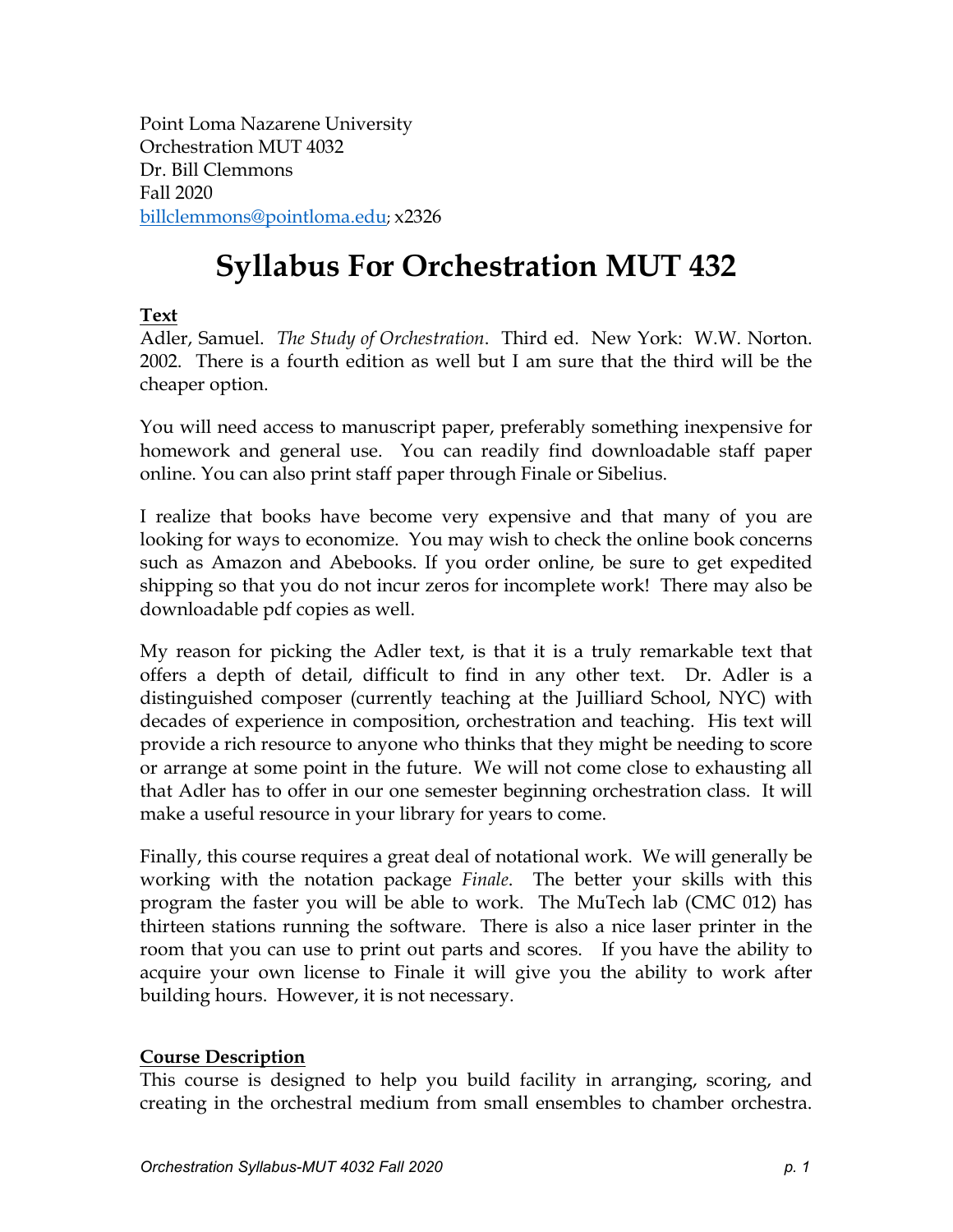Our emphasis will be on gaining mastery of the various "tools" that orchestrators need, such as terminology, score layout, specific knowledge of the capabilities of the various instruments, traditional scoring practices, and other such items. In addition, we will be developing a knowledge of orchestral practice in an historical perspective, and skill building through real-world examples.

We will participate in exercises which will help you understand the components of orchestral scoring, gradually combining these various parts into larger textures. You will demonstrate your mastery of the material by solving problems of scoring for various types of ensembles, representing actual situations encountered in school, church and other performance settings, in a musically satisfying manner.

Although the emphasis will be on scoring rather than composition, students who wish to do original work are encouraged to do so, with my prior approval, as long as the scoring engages what we are discussing in class.

# Course Learning Outcomes

We will demonstrate our master of the material this semester in the following ways:

- You will demonstrate familiarity with the terminology of orchestration and instrumentation in four languages, English, French, Italian and German through the three tests that we take in this course
- You will demonstrate your growing skills with instrumentation with the three full orchestrations that we accomplish
- You will demonstrate your understanding of arranging through a string arrangement of a standard hymn
- You will demonstrate your mastery of computer-based notation by completing all of the projects through Finale.

# **Who Should Take Orchestration**

Who should take a class in orchestration? In short, anyone who thinks that they may be involved in creating, composing, arranging, conducting or preparing instrumental ensembles using strings, winds, brass or percussion instruments. Music Ed majors will find that the skills learned in this class will be extremely useful in their careers. K-12 educators are constantly faced with having to rework pieces for a performance, change instrumentation or adapt a part written for one ensemble, or instrument, to another. Performance majors will gain a deeper understanding of the mechanics of an ensemble by looking through the eyes of the composer or arranger rather than performer. Church musicians will find that many of the ideas discussed in class will be useful on a regular basis when music has to be arranged for a custom ensemble or arranged to suit a particular need. Finally, I hope that all students will benefit from the partical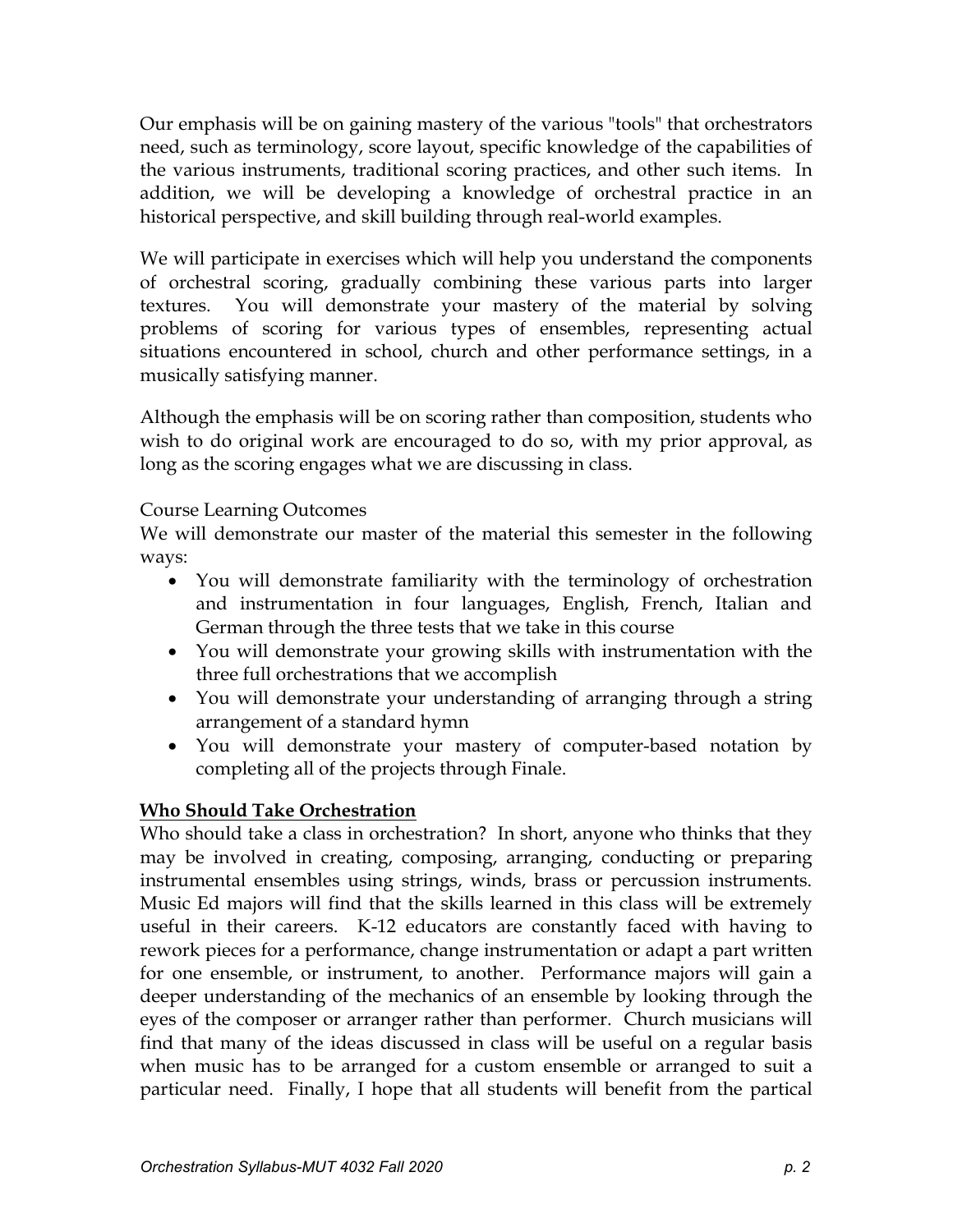nature of working with the notation software and that your skills with Finale will improve.

# **Course Learning Outcomes**

You will be required to demonstrate mastery of the following:

- Names of instruments in English, French, Italian, and German
- Basic orchestral terms, such as dynamic markings, tempo indications, and bowings in English, French, Italian, and German
- Score layout and order
- Practical and complete ranges of all instruments
- Transposing instruments, and clefs
- Scoring for each choir or section
- Special effects and extended techniques for each instrument
- Combining choirs
- Historical practices of Baroque, Classical, Romantic, and Late 19th Century schools
- Basic arranging from piano scores
- Scoring for small ensembles
- Computer-based notation practices and procedures using *Finale*, including score and part preparation

We will engage these ideas through a variety of exercises, including homework, short scoring assignments, tests and quizzes, and listening assignments. However, our main goal is to learn how to prepare scores. For this reason, all of our in class work is designed to help us prepare three major scoring projects.

# **The Three Scoring Projects**

This course revolves around the preparation of three scores for performance, by generating corrected, accurate and playable scores and parts. These three projects form the bulk of your grade this semester. Failure to meet one of these projects will make it impossible to pass the course.

The three projects are:

- A hymntune arrangement for string orchestra
- Scoring a short piano piece for strings and winds
- Scoring a romantic character piece for concert band

These projects involve creating a score, getting it checked and corrected, printing parts, and recording the arrangement with live players. I will arrange to have the players in place for the recording sessions, which take place during class times.

The scores and parts are due a week in advance of the taping. These will be corrected and put into shape for the taping session. We will then meet on the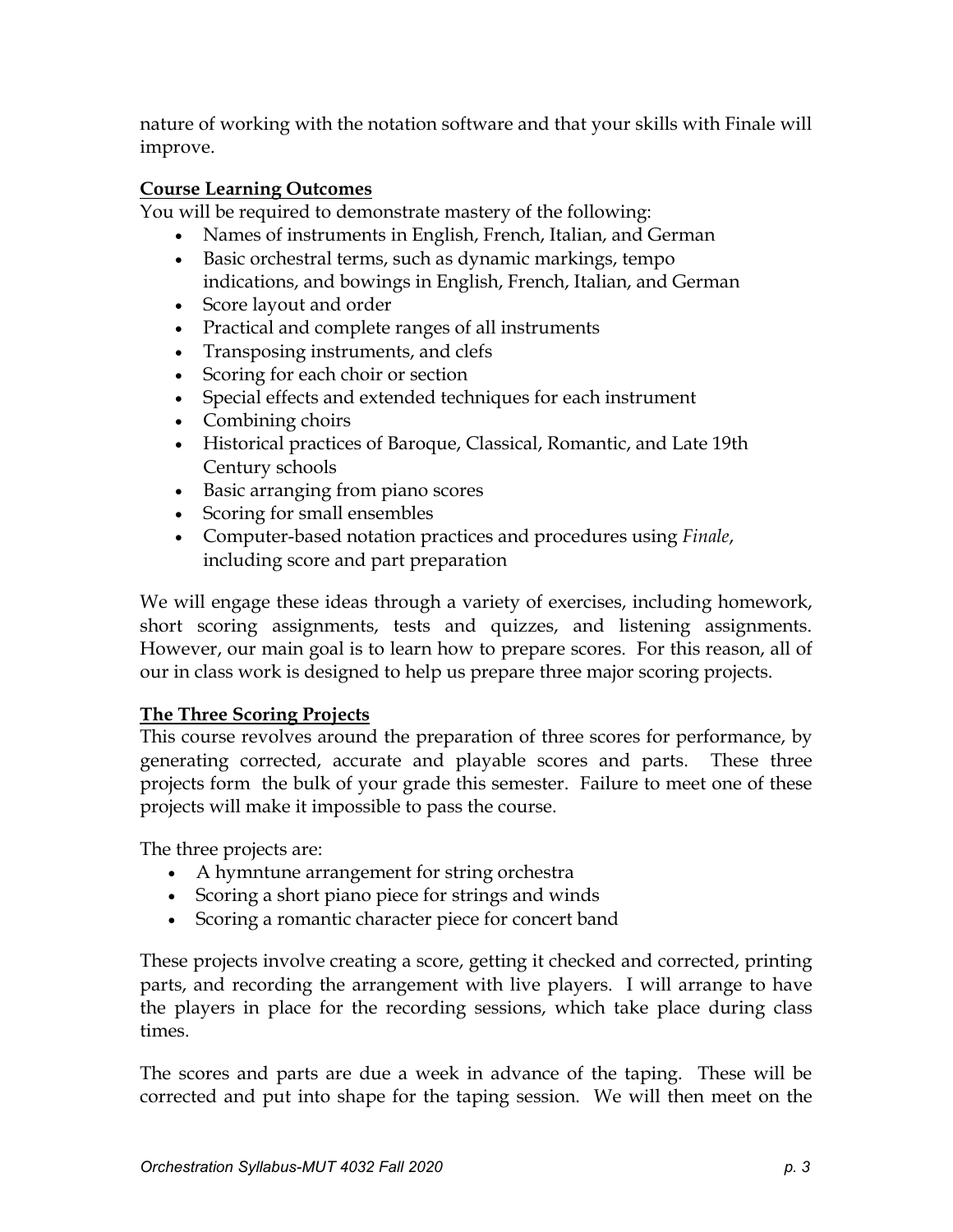stage in Crill Hall and record the performances of the projects. Your grade will be based on your ability to produce accurate, playable parts and a musically satisfying arrangement. If the parts contain obvious errors that have not been corrected they will not be allowed for performance. Allowing these kinds of errors is unfair to the performers who volunteer their time to perform for us.

#### **Finale and Computer-Based Notation**

Since this class requires a great deal of writing, we will use the computer almost exclusively, specifically the notation package, *Finale*. The computer drastically reduces the time spent copying out parts and scores. The computer also allows us to take advantage of the large number of MIDI files available on the Web, which can be loaded directly into Finale.

#### **Useful Websites**

Some sites which we will be using regularly:

http://www.tagnet.org/digitalhymnal/

From this site you can download standard hymns in MIDI format. We will use this source to acquire hymntunes and their harmonizations for our first project. This is not the only site with a hymn book in MIDI format. A web search will offer numerous similar sites.

[http://www.c](http://www.prs.net/midi.html)lassicalarchives.com

This site contains literally thousands of classical MIDI files from every composer imaginable. Many of these files were played into a sequencer, rather than entered via a notation program. Therefore, they may provide good performances, but uneven results when imported into a notation program. Since the performer was trying to record a good sounding performance, all of the rhythmic nuances will have been captured along with the pitch information. You will have to pick and choose among the files, but may find files that will save you hours of data entry.

# <http://midiworld.com/cmc/bach.html>

This site contains Bach MIDI files.

# [http://www.music.qub.ac.uk/~tomita/midi.html](http://www.music.qub.ac.uk/%7Etomita/midi.html)

MIDI files of WTC book II, but entered from Finale so the notation is correct. You can download the whole book from here, BUT, these files are copyrighted. So, any further use of them other than what we do in the class will require permission from the author.

# **Listening Assignments and the Musical Examples**

The course requires a great deal of listening and reading scores. There is no way to learn to score without listening to and learning from the masters of the art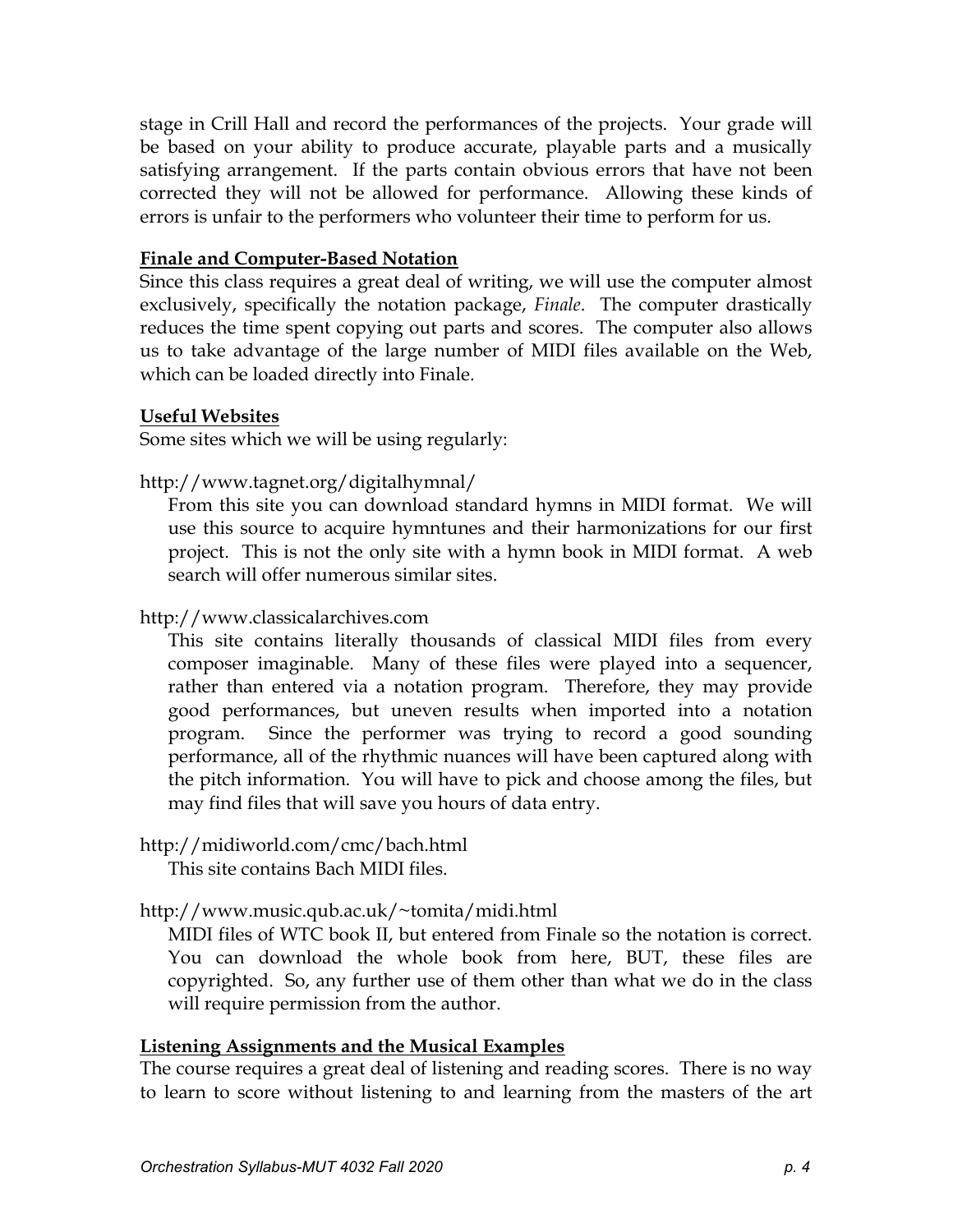form. Most of the compositions that we listen to in class are posted on the Canvas website and many of the scores are posted there as well. Be sure that your audio software is updated.

One of the great strengths of the Adler text is the multi CD set which accompanies the text. The CD's contain both audio files of all of the examples in the text as well as video clips of players performing some of the technical passages on their respective instruments. The clips are of extremely high quality and are performed by students at the Eastmen School of Music. While you may wish to obtain your own copy of the CD, they have been posted online, accessed through the home page. Follow the link for "musical examples."

#### **Grading And Evaluation**

Your progress and mastery will be measured in a number of ways each of which will have the following weight:

| Three scoring projects, including the Final project | 65%    |
|-----------------------------------------------------|--------|
| Three written tests                                 | 25%    |
| Quizzes and Homework                                | $10\%$ |

Quizzes will generally be announced. Homework assignments will be given on a regular basis.

There is a written final for the course, as posted on the university's website, on Friday of Finals Week. Please make plans now to arrange your calendar, summer plans and traveling plans to accommodate this date. If you know that you will have a conflict, please notify me during the first month of the semester and I will do my best to accommodate you. However, I cannot guarantee that I will be able to accommodate changes at the last minute, especially during the hectic days of final exams. Please plan accordingly.

Periodically, actually, every time we cross stylistic bounds from one period to the next, we will be listening to orchestral works in the standard repertoire. There is no way of understanding the landmarks of orchestral practice without listening to them and gaining an inner aural sense for what sounds right and why. I do expect you to listen to these works outside of class and to become familiar with them. From time to time you may be expected to present informal analyses of these works.

# **Attendance Policy**

The class will be set up in such a manner that the material covered in class, as well as assignments made out of class, will be cumulative in nature and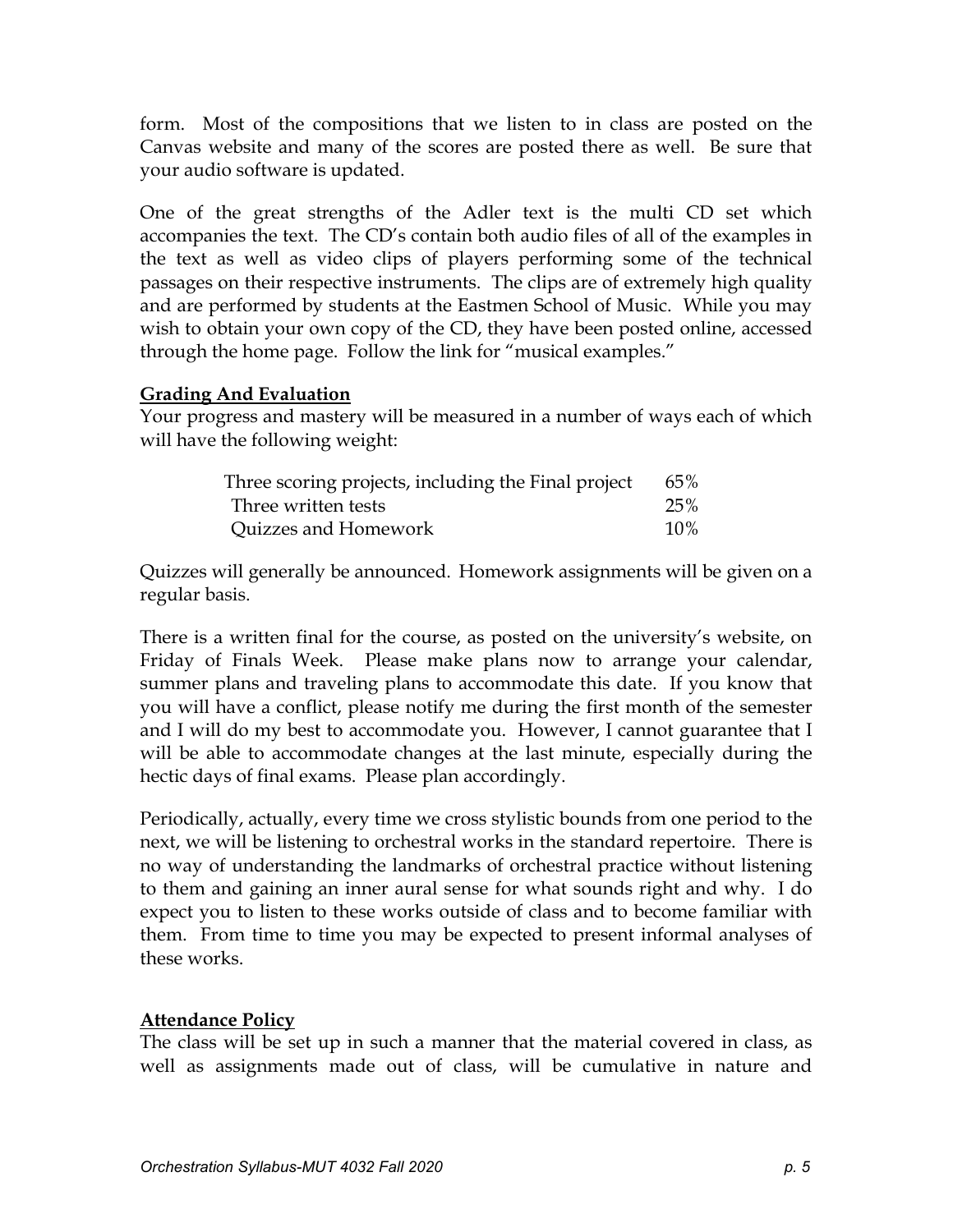delivered in small increments, as per above. If you make it a habit of missing class it will be impossible for me to get you caught up.

My office hours are on MWF afternoons. I am off campus on TTh. If the office door is open please feel free to drop in.

No absences will be allowed on the day that you are presenting a project. No excuses and no exceptions! There will be no incomplete grades given. You are expected to turn in assignments at the time specified -- there will be no exceptions.

You will be accountable for any work missed during an excused absence, including missed assignments. If the situation merits it, I will be happy to work out extra time.

Please note that the university maintains a strict policy about class attendance. If you miss the equivalent of a week and a half of class (five class sessions for our class) you can be de-enrolled from the course. Please plan your absences thoughtfully.

#### **PLNU COPYRIGHT POLICY**

Point Loma Nazarene University, as a non-profit educational institution, is entitled by law to use materials protected by the US Copyright Act for classroom education. Any use of those materials outside the class may violate the law.

#### **PLNU ACADEMIC HONESTY POLICY**

Students should demonstrate academic honesty by doing original work and by giving appropriate credit to the ideas of others. Academic dishonesty is the act of presenting information, ideas, and/or concepts as one's own when in reality they are the results of another person's creativity and effort. A faculty member who believes a situation involving academic dishonesty has been detected may assign a failing grade for that assignment or examination, or, depending on the seriousness of the offense, for the course. Faculty should follow and students may appeal using the procedure in the university Catalog. See [Academic Policies](http://catalog.pointloma.edu/content.php?catoid=18&navoid=1278) for definitions of kinds of academic dishonesty and for further policy information.

#### **PLNU ACADEMIC ACCOMMODATIONS POLICY**

If you have a diagnosed disability, please contact PLNU's Disability Resource Center (DRC) within the first two weeks of class to demonstrate need and to register for accommodation by phone at 619-849-2486 or by e-mail at [DRC@pointloma.edu.](mailto:DRC@pointloma.edu) See [Disability Resource Center](http://www.pointloma.edu/experience/offices/administrative-offices/academic-advising-office/disability-resource-center) for additional information.

#### **PLNU ATTENDANCE AND PARTICIPATION POLICY**

Regular and punctual attendance at all classes is considered essential to optimum academic achievement. If the student is absent from more than 10 percent of class meetings, the faculty member can file a written report which may result in de-enrollment. If the absences exceed 20 percent, the student may be de-enrolled without notice until the university drop date or, after that date, receive the appropriate grade for their work and participation. See [Academic Policies](http://catalog.pointloma.edu/content.php?catoid=18&navoid=1278) in the Undergraduate Academic Catalog.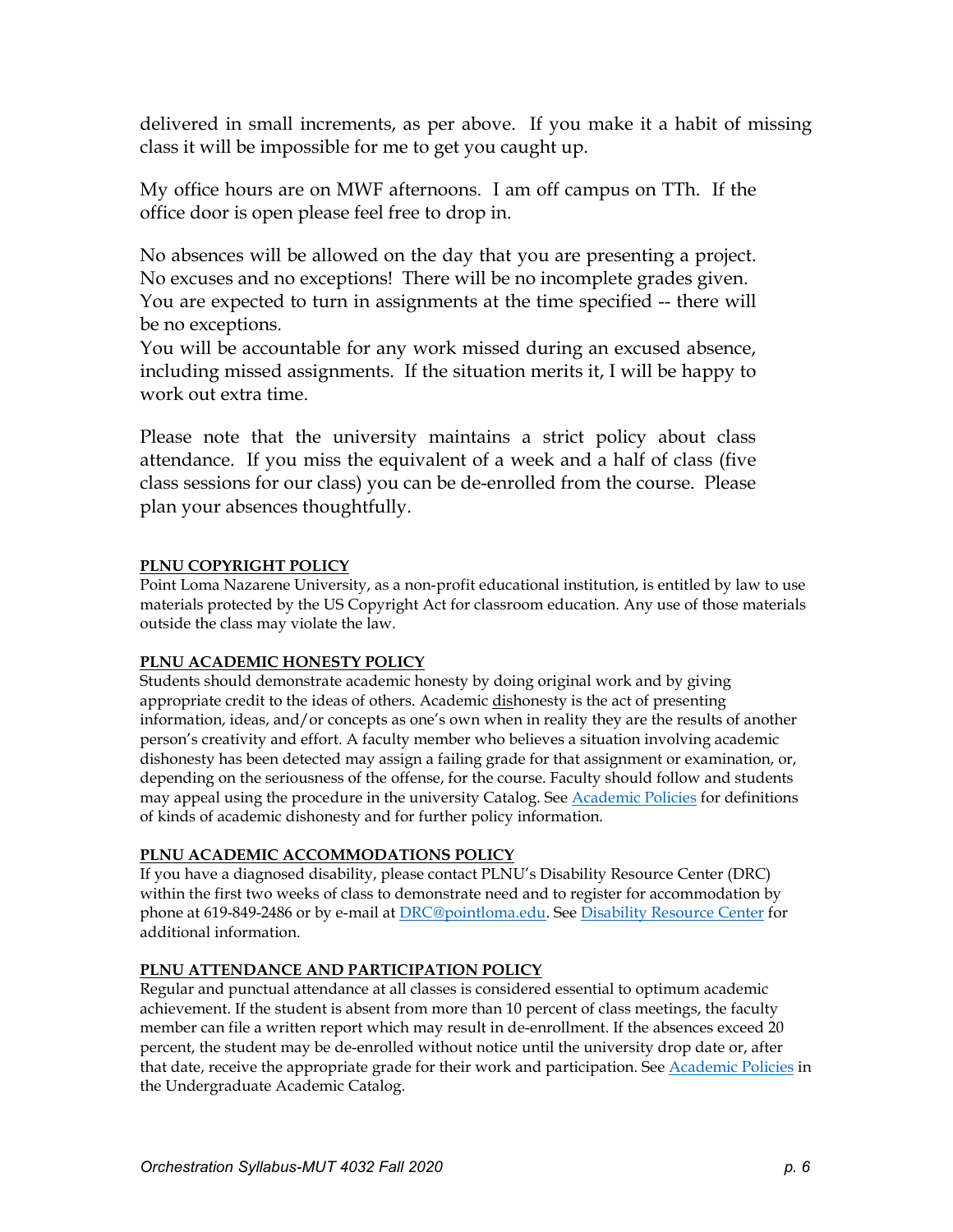# **Bibliography**

Please note that a fuller, more complete bibliography is available in our text, both at the end of the work and at the ends of each chapter.

#### **Historical Works**

What we think of as an orchestration manual, or text, is of relatively recent origin, dating only to the mid nineteenth century. This is not to say that composers and theorists were not interested in matters concerning instrumental color, but simply that a fully developed text devoted to the subject was relatively late in coming. The reason for this probably had more to do with the vast changes and growing complexity of instrumental practice in the nineteenth century than anything else. However, several texts were written prior to the nineteenth century that dealt with instruments, how they were classified, constructed, and played. One of the most famous is:

Praetorius, Michael. *Syntagma musicum*. Wolfenbüttel: Elias Holwein. 3 vols. 1614-20. Facs., Kassel: Bärenreiter. 1958-9.

An English translation is available as:

Crookes, David Z. *Syntagma musicum*. Oxford: Clarendon Press. 1986.

The Eighteenth century saw, among other developments, the rise to importance of the encyclopedia and the dictionary. These compendia of knowledge have not ceased to be important even to the present day. In addition to such works as the well-known *Encyclopedia Brittanica*, musical encyclopedias and dictionaries were written as well. These musical works contain a great deal of valuable information on a wide variety of musical topics, including instrumental practice and technique. One of the best known of these works was:

Brossard, Sèbastien de. *Dictionaire des termes, grecs, latins et italiens*. Paris: Christophe Ballerd. 1703. Facs, Amsterdam: Antiqua. 1964.

It is available in a modern English translation as:

Gruber, Albion. *Dictionary of Music*. Henryville PA: Institute of Mediaeval Music. 1982.

Finally, in the nineteenth century, three works were written in close proximity which are still considered to this day to be the seminal works in orchestration. It is no accident that they were also written by the greatest orchestrators that ever lived.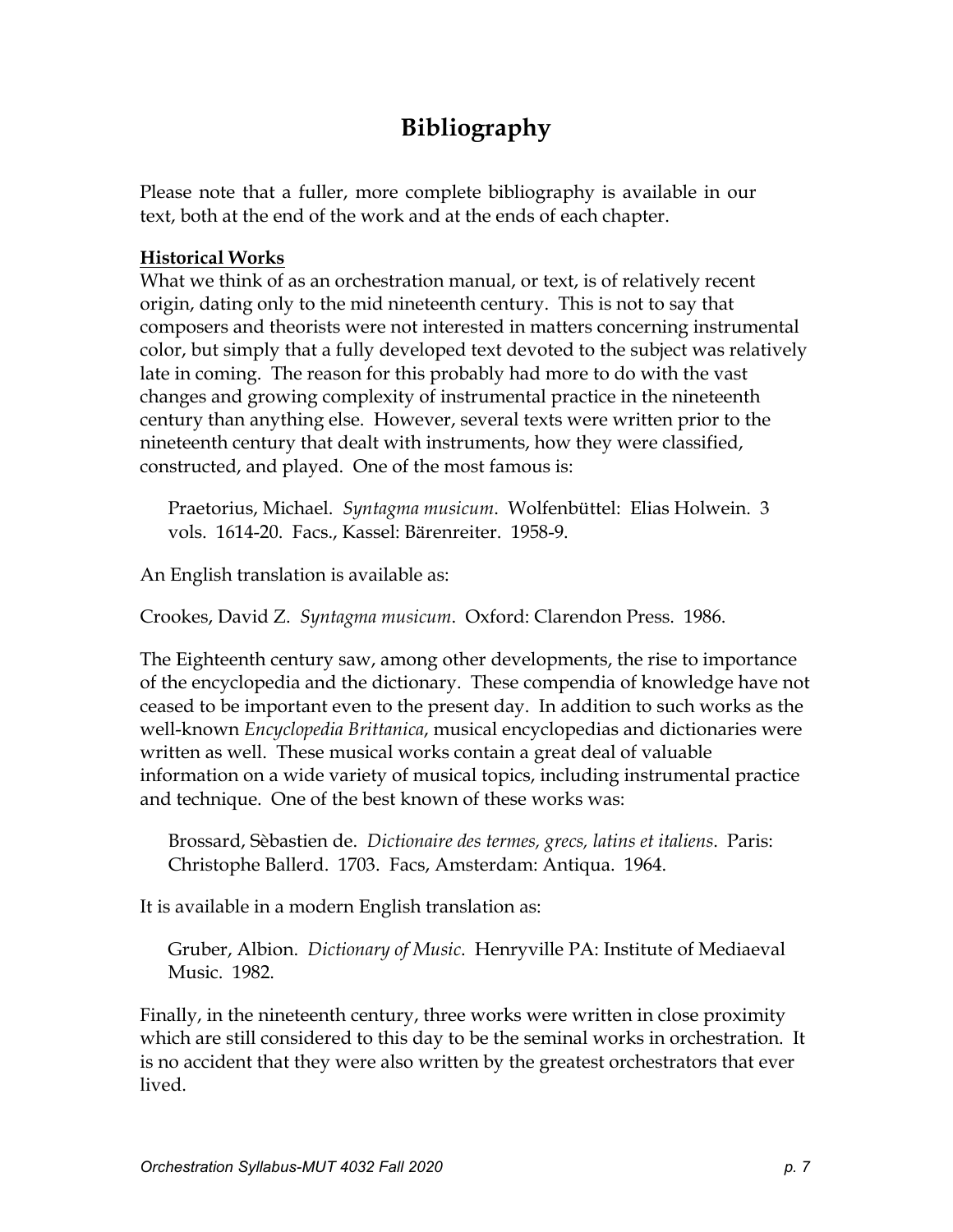The first of these works was compiled by Hector Berlioz, who did not publish it himself during his lifetime. It was picked up by numerous editors and publishers, among whom the greatest was no doubt Richard Strauss. It is generally referred to as the Berlioz/Strauss treatise.

Berlioz, Heitor. *A Treatise on Instrumentation*. Ed. by Richard Strauss. German ed., 1904. English ed., Belwin Mills (Kalmus). 1948.

At about the same time comes the treatise by:

Rimsky-Korsakow, Nicolai. *Principles of Orchestration*. Eng. trans. by Eward Agate. New York: Dover editions. 1953. Repr., 1964.

There are a number of orchestration books in use today. The bibliography of our text lists about a dozen of these.

# **Pop, Jazz and Commercial Scoring**

A great deal of classical, art music arranging and scoring transfers directly to the pop and commercial world. Just think of some of the movie scores by John Williams, for instance. However, there are some issues that are specific to orchestrators in the commercial world, prompting texts written specifically with pop and commercial arranging and scoring:

Mancini, Henry. *Sounds and Scores*. Northridge Music Co. 1962.

Skinner, Frank. *Underscore*. Hollywood. 1960.

Sebesky, Don. *The Contemporary Arranger*. New York: Alfred Publishing. 1975.

Corozine, Vince. *Arranging Music for the Real World: Classical and Commercial Aspects*. Los Angeles: Alfred Publishing Co. 2002.